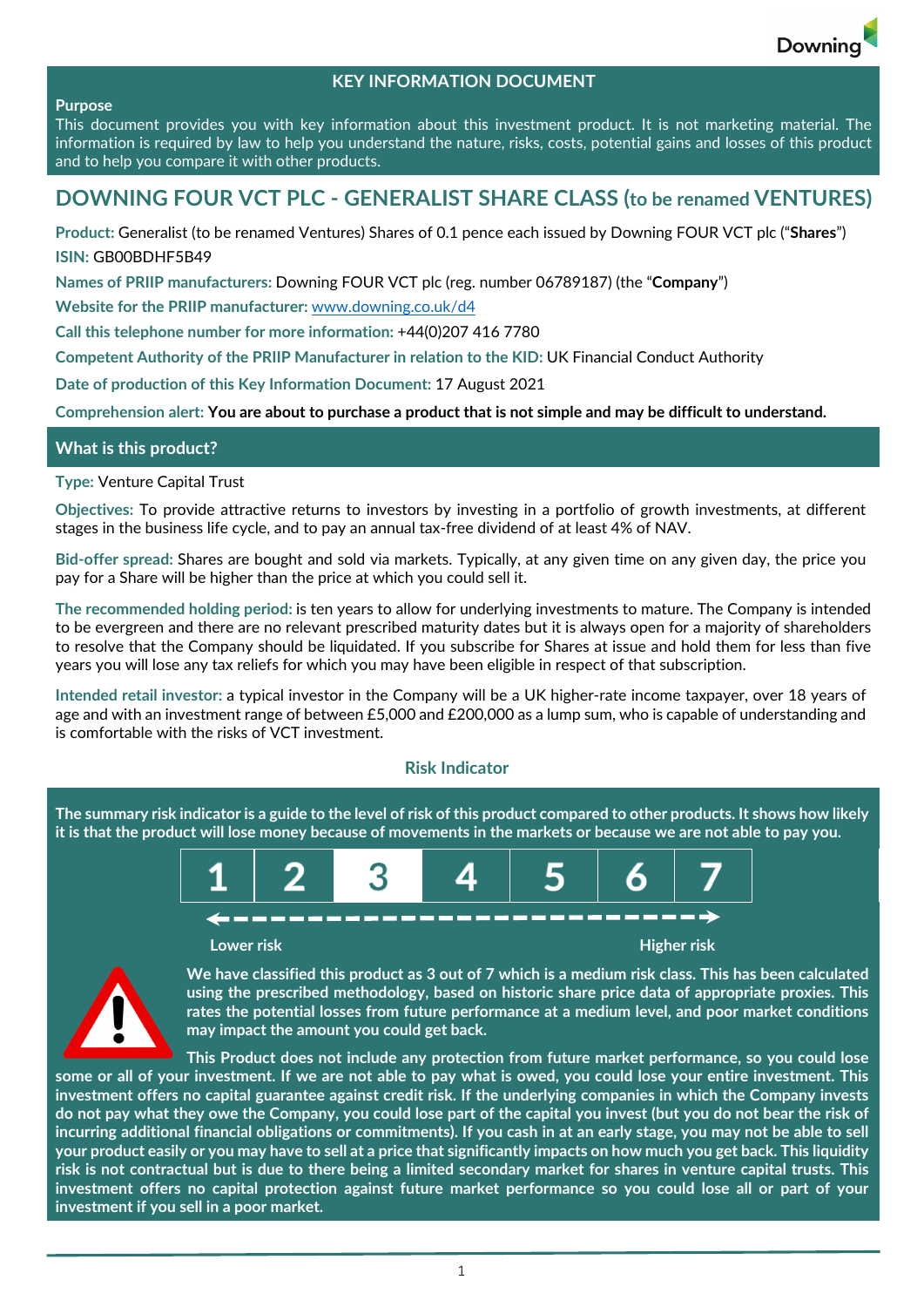

## **Performance Scenarios**

This table shows the money you could get back over the next ten years, under different scenarios, assuming that you invest £10,000. The scenarios shown illustrate how your investment could perform. You can compare them with the scenarios of other products. The scenarios presented are an estimate of future performance based on evidence from the past and are not an exact indicator of what your returns will be. Your returns will depend on how the market performs and how long you keep the investment. The stress scenario shows what you might get back in extreme market circumstances, and it does not take into account the situation where we are not able to pay you.

| <b>Investment Scenarios</b> |                                     | 1 year   | 5 years   | 10 years<br><i>(recommended</i><br>holding period) |
|-----------------------------|-------------------------------------|----------|-----------|----------------------------------------------------|
| Stress scenario             | What you might get back after costs | £4,316   | £5,918    | £4,584                                             |
|                             | Average return each year            | -56.84%  | $-9.96\%$ | $-7.50%$                                           |
| Unfavourable scenario       | What you might get back after costs | £9,528   | £10,246   | £12,005                                            |
|                             | Average return each year            | $-4.72%$ | 0.49%     | 1.84%                                              |
| Moderate scenario           | What you might get back after costs | £10,441  | £12,838   | £16,622                                            |
|                             | Average return each year            | 4.41%    | 5.12%     | 5.21%                                              |
| <b>Favourable scenario</b>  | What you might get back after costs | £11,767  | £16,544   | £23,671                                            |
|                             | Average return each year            | 17.67%   | 10.59%    | 9.00%                                              |

## **What happens if Downing FOUR VCT plc is unable to pay out?**

The value of the Shares and the income derived from them is dependent on the performance of the Company's underlying investments and can fluctuate. Investors could lose all or part of their investment. Your capital is at risk. As a shareholder of the Company, you would not be able to make a claim to the Financial Services Compensation Scheme about the Company in the event that the Company is unable to pay out.

### **What are the costs?**

The Reduction in Yield (RIY) shows what impact the total costs you pay will have on the investment return you might get. The total costs take into account one‐off, ongoing and incidental costs. The amounts shown here are the cumulative costs of the product itself, for three different holding periods. The figures assume you invest  $£10,000$ . The figures are estimates and may change in the future.

#### **Costs over time**

The person selling you or advising you about this product may charge you other costs. If so, this person will provide you with information about these costs and show you the impact that all costs will have on your investment over time.

| <b>Investment Scenarios</b>     | If you cash in after<br>1 vear $*$ | If you cash in after<br>5 years <sup>*</sup> | If you cash in after<br><b>10 years</b> |
|---------------------------------|------------------------------------|----------------------------------------------|-----------------------------------------|
| <b>Total costs</b>              | £835                               | £2,849                                       | £7,078                                  |
| Impact on return (RIY) per year | 8.35%                              | 4.30%                                        | 3.80%                                   |

\*This product cannot be easily realised. This means it is difficult to estimate how much you would get back if you attempt to realise your investment early. You will either be unable to realise your investment early or you will have to pay high costs or make a large loss if you do so. You will also lose tax reliefs gained on subscription if you sell within five years.